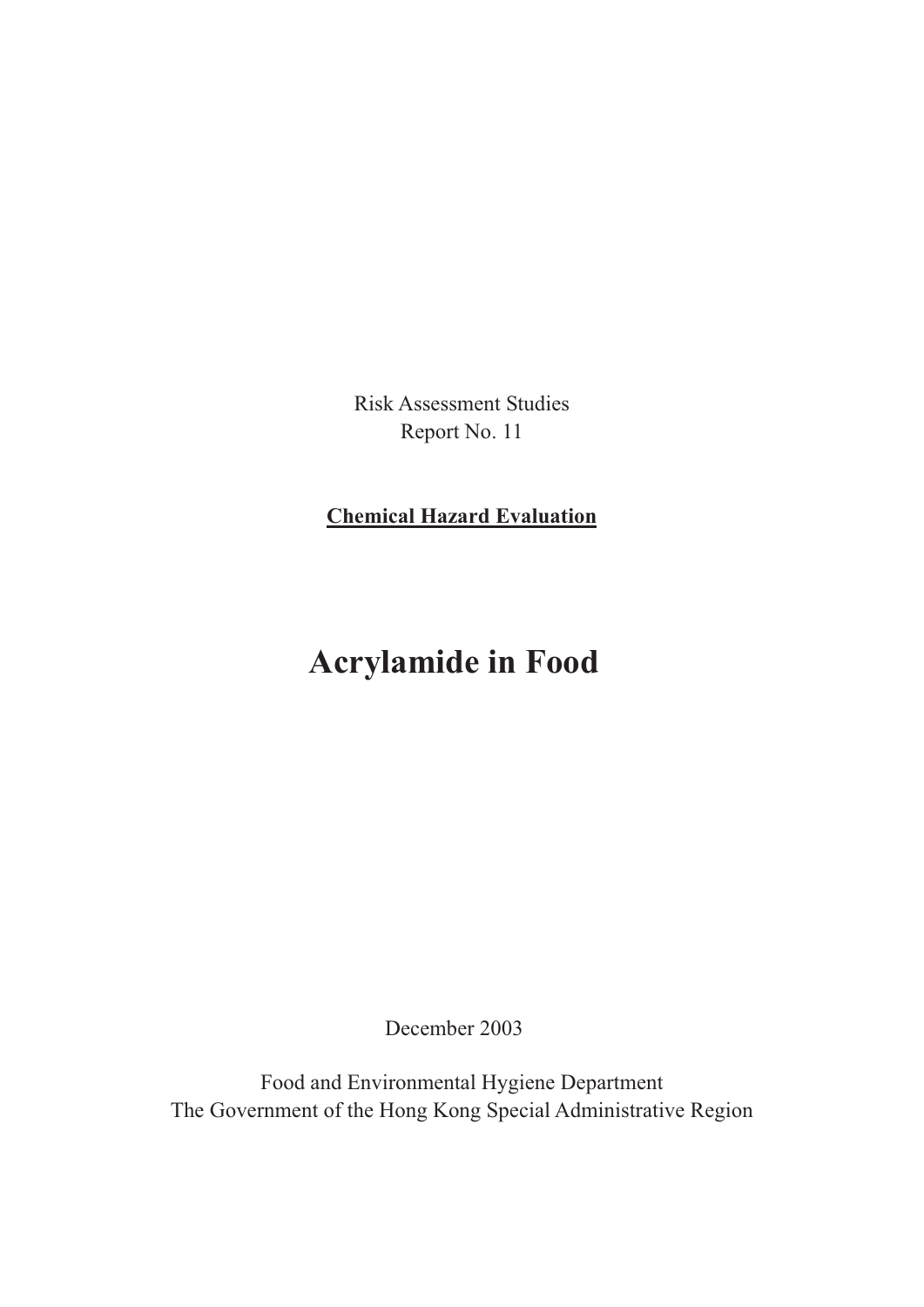This is a publication of the Food and Public Health Branch of the Food and Environmental Hygiene Department of the Government of the Hong Kong Special Administrative Region. Under no circumstances should the research data contained herein be reproduced, reviewed, or abstracted in part or in whole, or in conjunction with other publications or research work unless a written permission is obtained from the Department. Acknowledgement is required if other parts of this publication are used.

Correspondence:

Risk Assessment Section Food and Environmental Hygiene Department 43/F, Queensway Government Offices, 66 Queensway, Hong Kong. Email: enquiries@fehd.gov.hk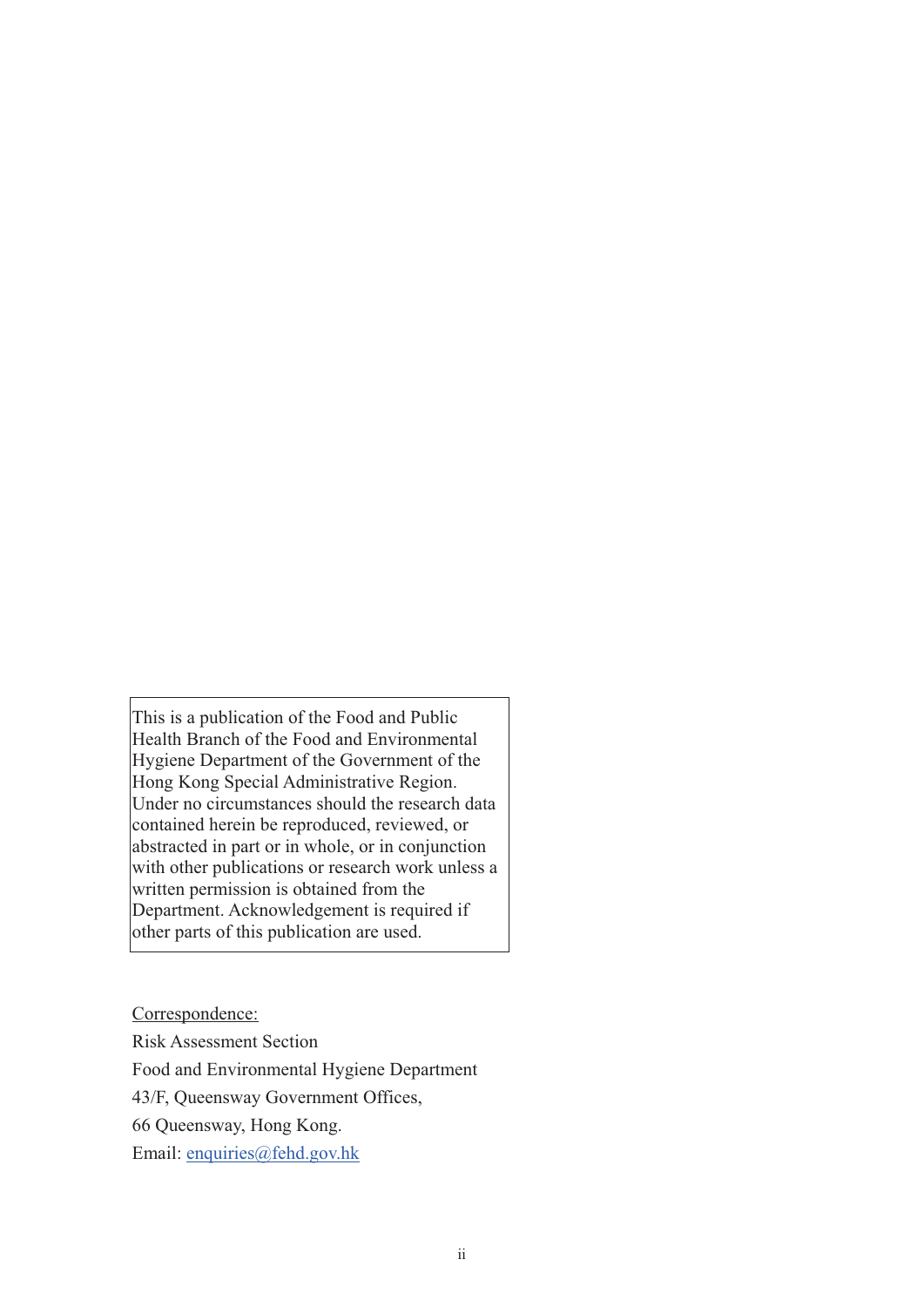# *Table of Contents*

|                                                        | Page |  |  |  |
|--------------------------------------------------------|------|--|--|--|
| Abstract                                               | 2    |  |  |  |
| Introduction                                           | 3    |  |  |  |
| Objective                                              | 6    |  |  |  |
| Methods                                                | 7    |  |  |  |
| <b>Results and Discussion</b>                          |      |  |  |  |
| <b>Conclusions and Recommendations</b>                 |      |  |  |  |
| References                                             | 12   |  |  |  |
| Annex I : Food groups for acrylamide analysis          | 13   |  |  |  |
| Annex II : Levels of acrylamide in various food groups | 14   |  |  |  |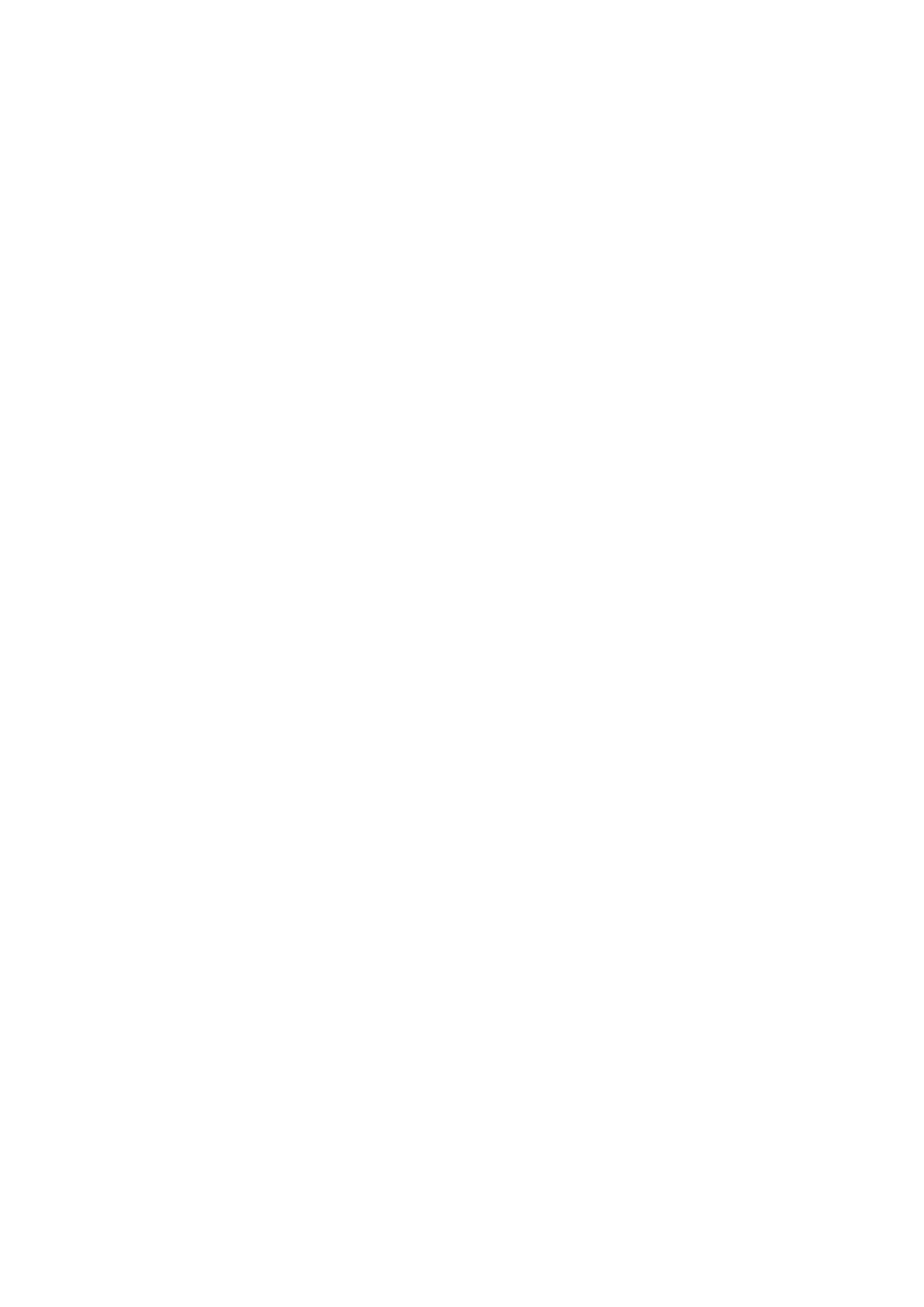Risk Assessment Studies Report No. 11

**Chemical Hazard Evaluation**

# **Acrylamide in Food**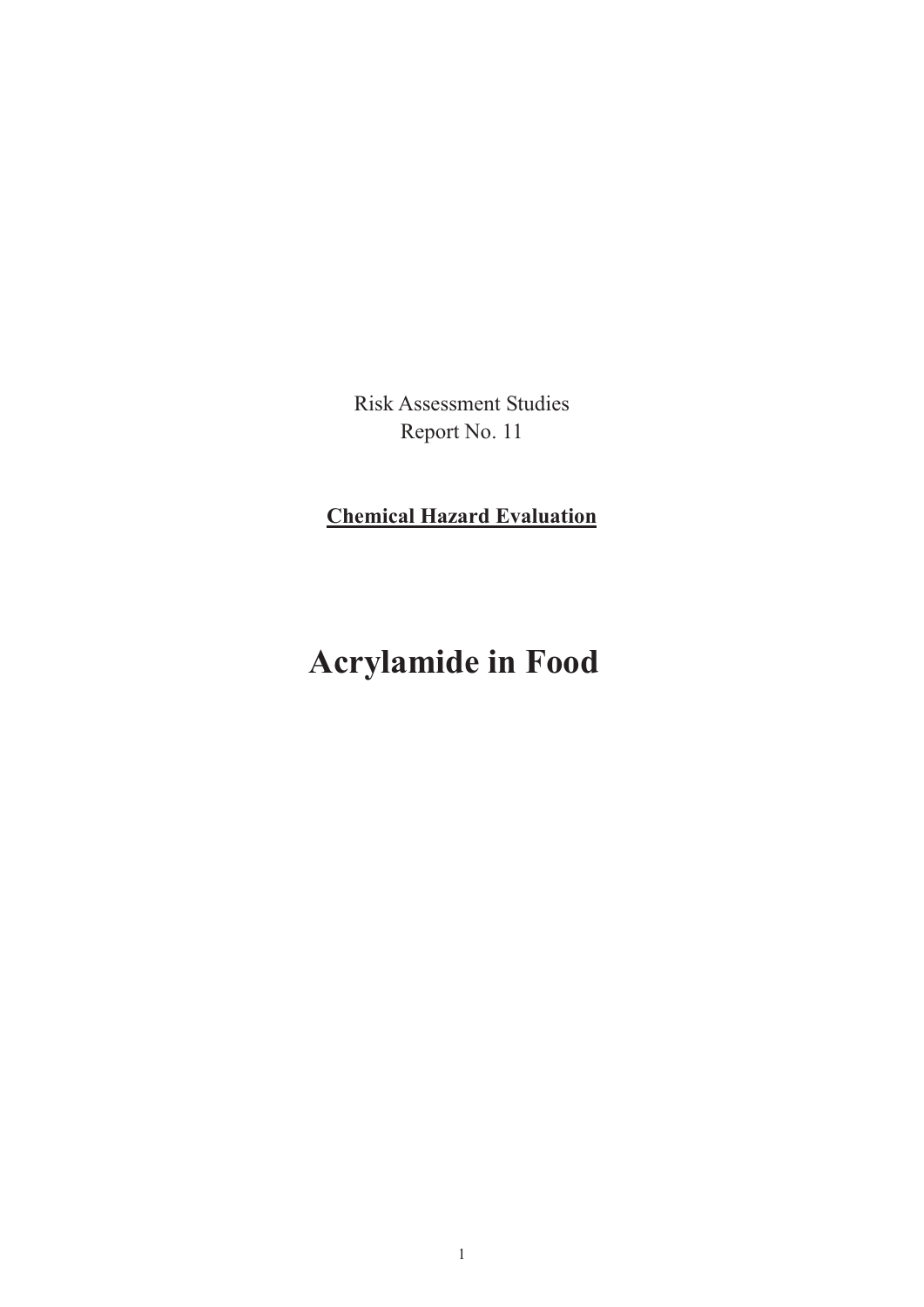#### **Abstract**

Acrylamide is a toxic and potentially carcinogenic chemical. Following the announcement by the National Food Administration in Sweden that acrylamide was found in many types of food, especially starch-containing food with high-temperature treatment, the Food and Environmental Hygiene Department took some 450 food samples available in the local market for acrylamide analysis to assess the situation in Hong Kong. Local staple food of steamed rice, soup noodles and congee were not found to contain appreciable amount of acrylamide. The acrylamide levels in the more commonly consumed food items in the food groups rice and rice products, noodles, bakery and batter-based products which were subject to frying, baking and grilling were generally less than 60  $\mu$ g/kg. Higher levels were found in the food groups biscuit related products and crisps. The highest levels were detected in potato crisps  $(1500$  to  $1700 \mu g/kg)$ . The present data on acrylamide are not sufficient to warrant changes in basic dietary advice on healthy eating, i.e., have a balanced and varied diet, eat more fruits and vegetables, and should moderate consumption of fried and fatty foods.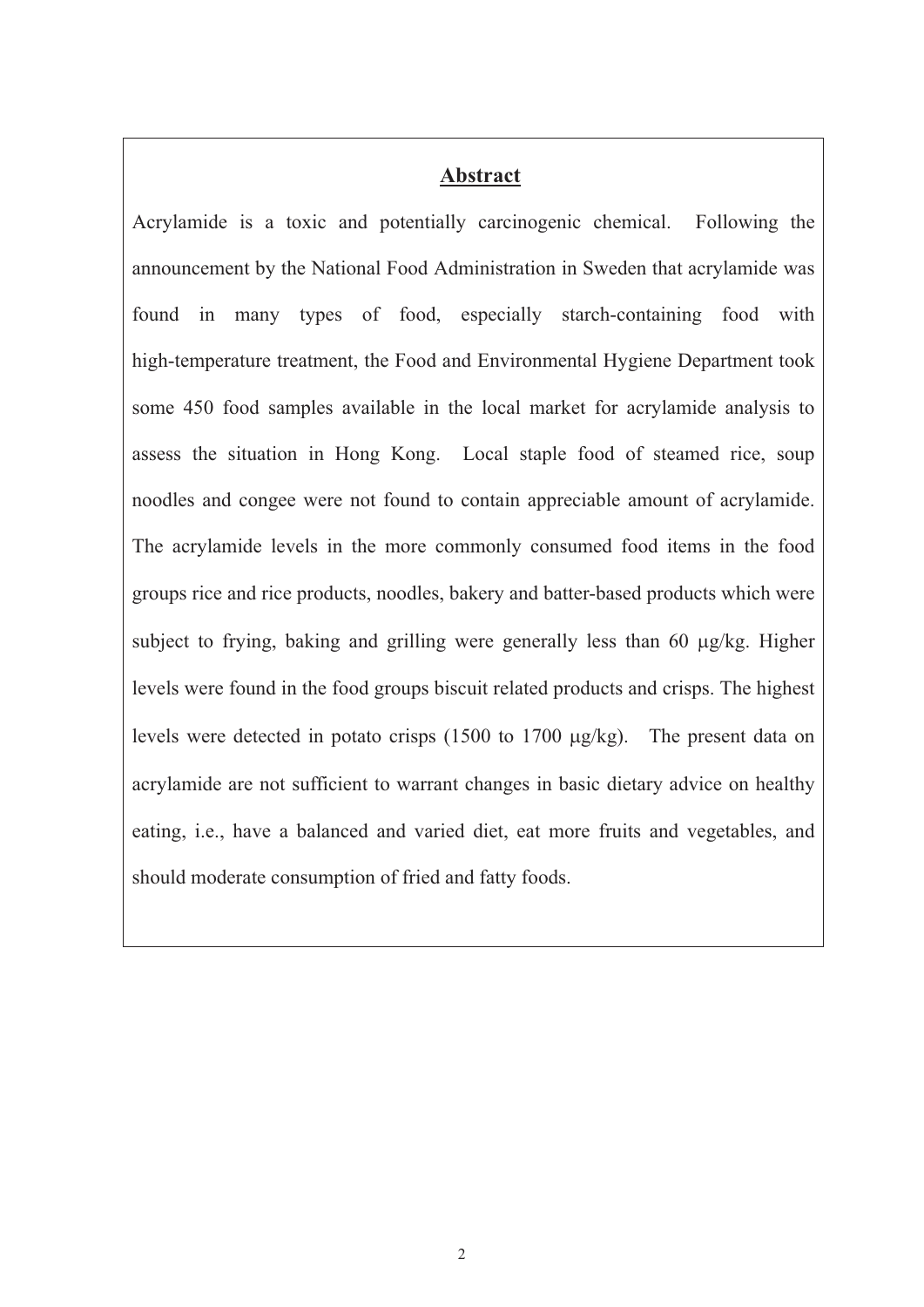Risk Assessment Studies –

# *Acrylamide in Food*

*An investigation of acrylamide in Asian Food available in Hong Kong*

# **INTRODUCTION**

#### **Background**

 In April 2002, the Swedish National Food Administration (NFA) and researchers from Stockholm University released a study finding that acrylamide was detected in a variety of common foods cooked at high temperature such as chips (French fries), potato crisps, breakfast cereals and cookies etc. Subsequent studies from Norway, Switzerland, United Kingdom and United States had also found elevated levels of acrylamide in such foods. The discovery of acrylamide in food is a public health concern because acrylamide is a potential carcinogen and genotoxicant.

2. In view of the findings, an expert consultation convened jointly by the Food and Agriculture Organisation of the United Nation (FAO) and the World Health Organisation (WHO) in June 2002. The Consultation recognized that the issue is a major concern and acknowledged the potential link between acrylamide and carbohydrate-rich foods cooked at high temperature. The Consultation considered that the existing data is insufficient to allow a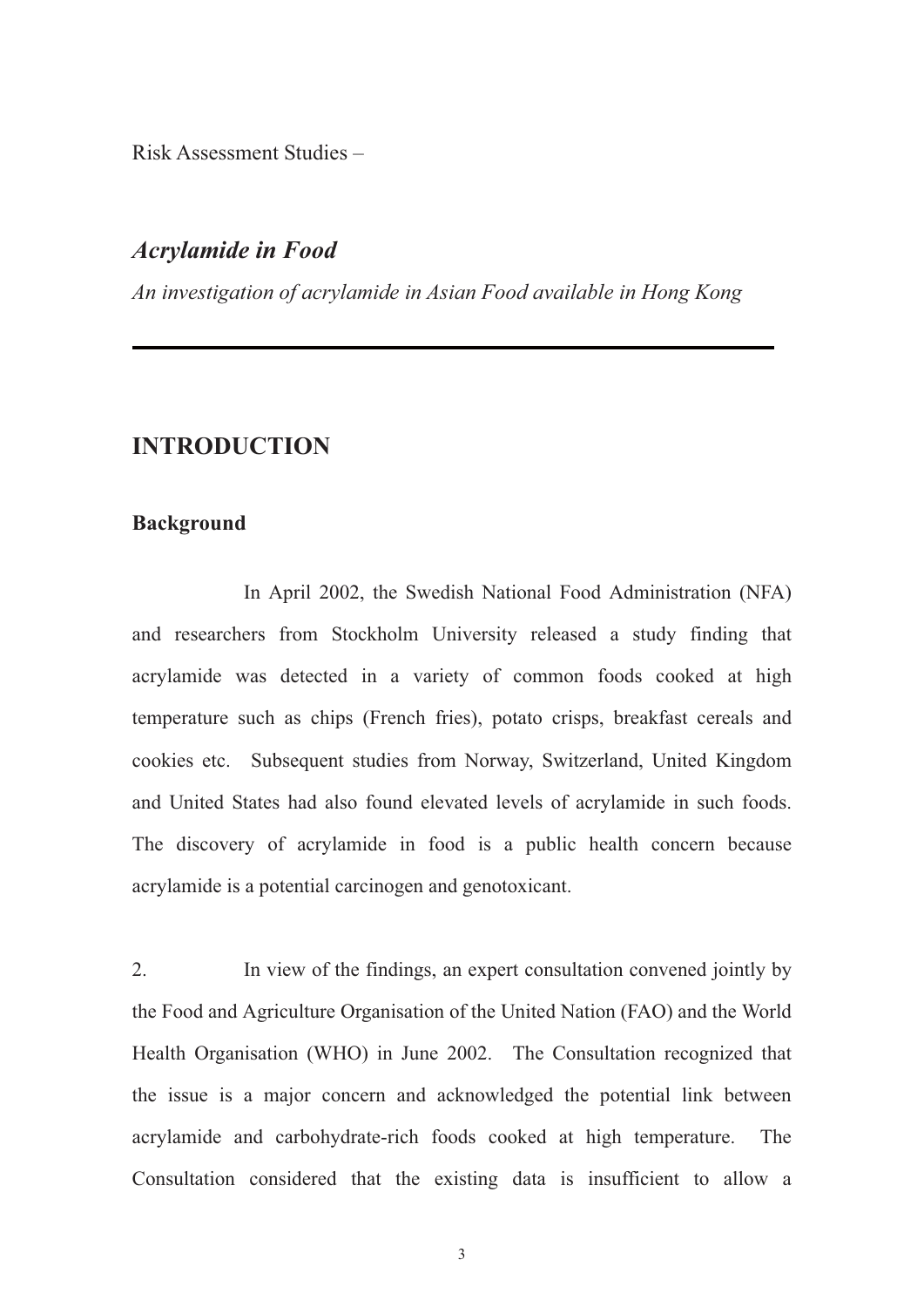quantitative estimate of cancer risks from dietary acrylamide. Besides, data in food consumed in regions other than Europe and North America is lacking and called for more research in this area.

3. In view of the public health risk of this issue, the Food and Environmental Hygiene Department (FEHD) thus considered that there is a need to conduct a study to determine the acrylamide levels in foods of our local diets especially Asian food (e.g. fried rice, fried noodles, fried dim sum  $(\mathbb{R}^1)$ ) and yau-hei (i.e. deep-fried dough) (油器) etc.).

#### **Use of acrylamide**

4. Acrylamide is an odourless, white, crystalline organic solid with melting point of  $84-86^{\circ}$ C.<sup>1</sup> It readily undergoes polymerization to form polyacrylamide, which is a highly cross-linked gel polymer with many uses in industry. Polyacrylamides are used as a coagulant aid in the treatment of drinking water and waste water. It is also used in paper, textile and plastic industries, and synthesis of dyes, as a grouting agent in the construction of dam foundation, tunnels and sewers.

#### **Source of exposure**

5. Prior to NFA's announcement, the major health concerns associated with acrylamide were the exposure through drinking water and in occupational exposure, while acrylamide from diet is not known as an exposure.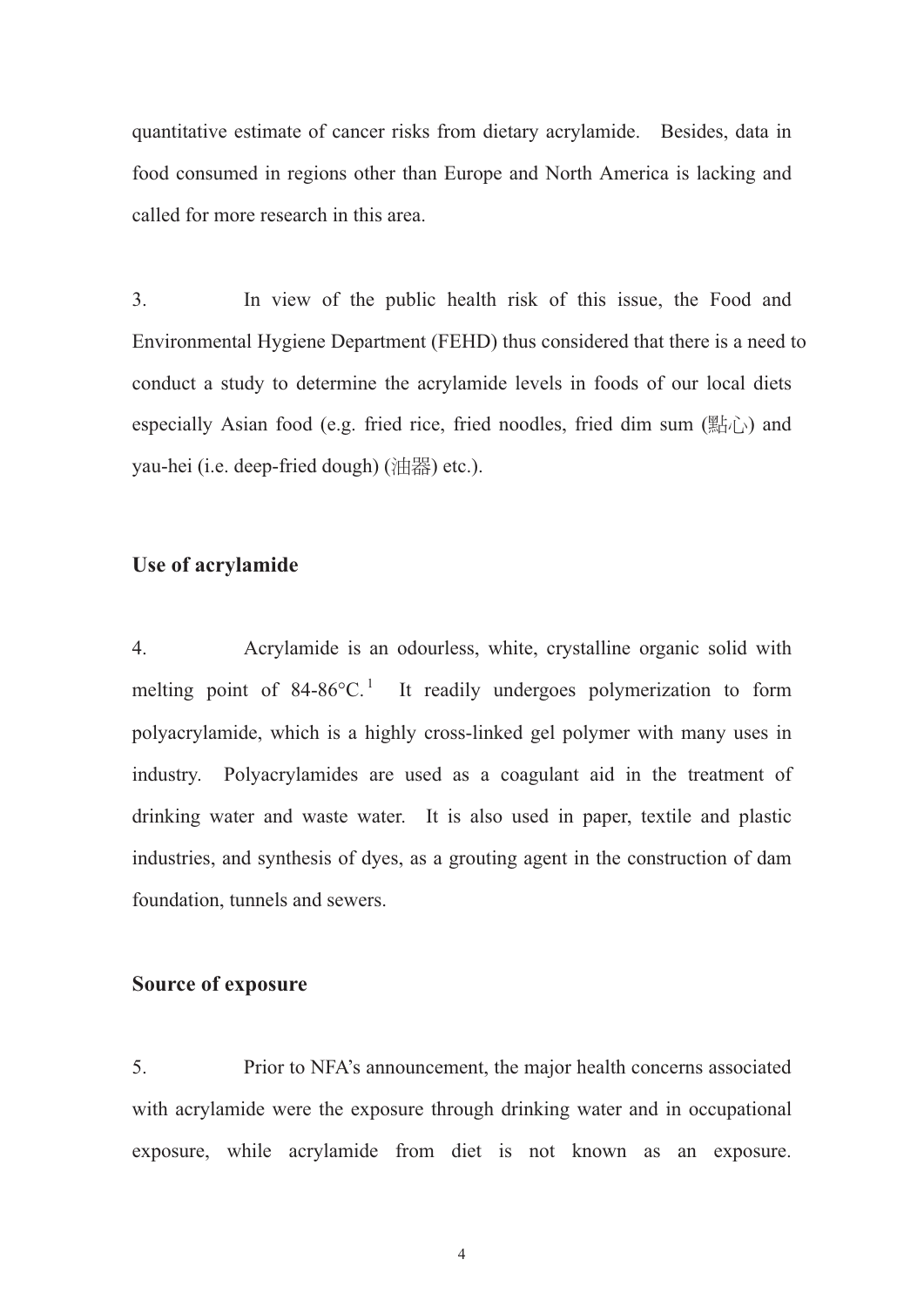Polyacrylamide is used as a coagulant aid in drinking water treatment and trace amounts of non-polymerized acrylamides may present in drinking water. $2$  The WHO Guideline for Drinking Water Quality has established a guideline value of 0.5 µg/litre for acrylamide in drinking water. Residual acrylamide from packaging material contributes a negligible exposure.<sup>3</sup>

#### **Health implications of acrylamide**

6. Ingested acrylamide is readily absorbed from the gastrointestinal tract and mainly excreted via urine, with small amounts eliminated via faeces and exhalation.

7. Acute toxicity caused by acrylamide is rarely encountered in humans. Neurotoxicity is the only recognized adverse effect of oral acrylamide exposure for humans, affecting sensory and/or motor functions. The WHO Consultation in June 2002 supported the "No Observed Adverse Effect Level" (NOAEL) for acrylamide neurotoxicity of 0.5 mg per kg body weight per day previously established. The  $LD_{50}$  values ranged from  $107 - 203$  mg/kg body weight was shown in rats.<sup>4</sup>

8. Acrylamide is genotoxic in vivo, therefore acrylamide has the potential to induce heritable damage at gene and chromosome level.

9. Acrylamide is carcinogenic in experimental animals producing increased incidences of a number of benign and malignant tumours in various organs, including thyroid, adrenal, brain, lung, skin, etc. For humans, the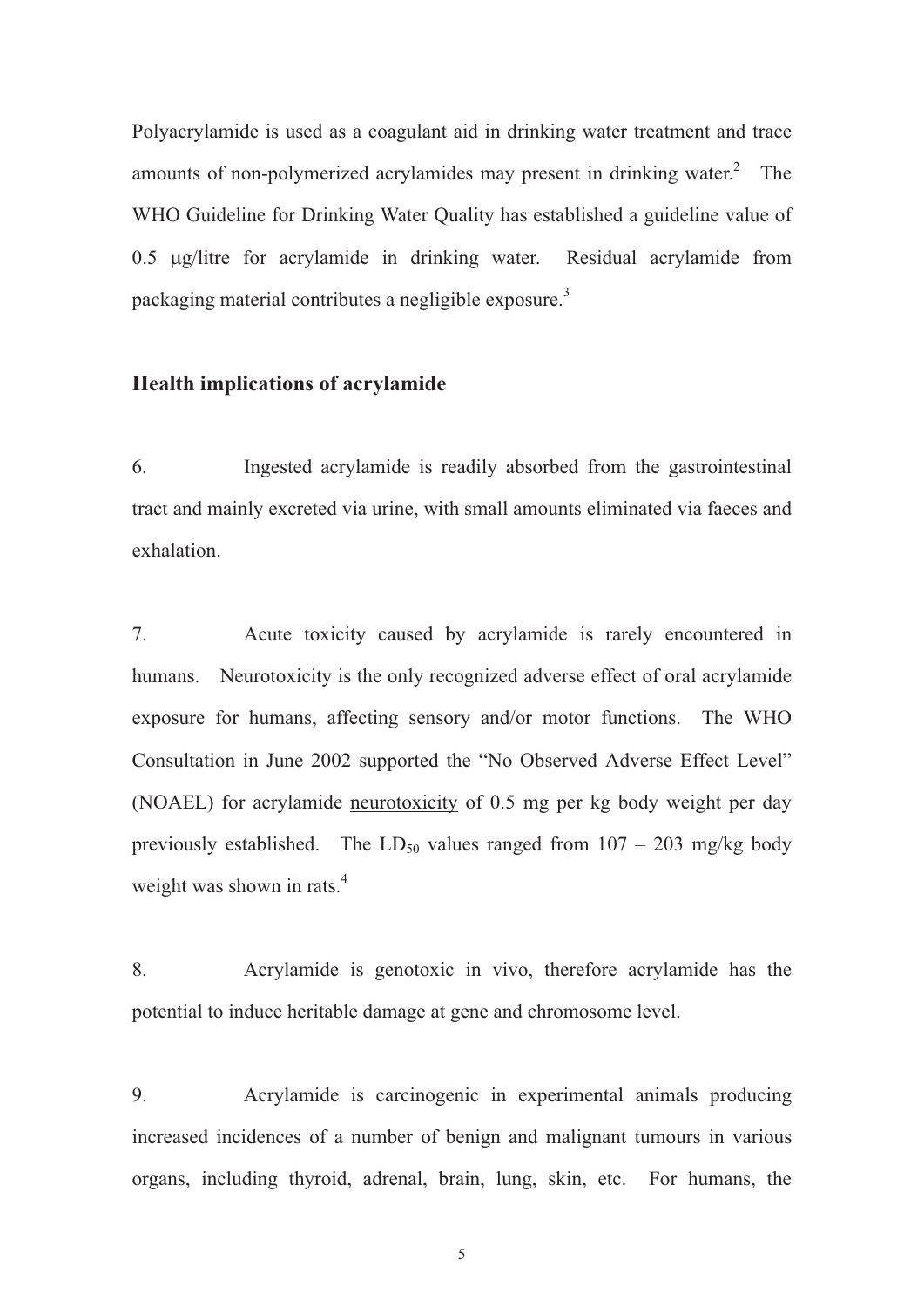relative potencies of cancer causation due to acrylamide in food are not known.<sup>5</sup>

10. In 1994, International Agency for Research on Cancer (IARC) evaluated acrylamide and considered that there was sufficient evidence of carcinogencity in experimental animals but inadequate evidence of carcinogenicity in humans and classified it as Group 2A (probably carcinogenic to humans). This classification was endorsed by the WHO Consultation in 2002.

#### **Formation of acrylamide in food**

11. At present, research findings revealed that raw food and foodstuffs that are prepared by boiling do not contain appreciable levels of acrylamide.<sup>6</sup> Acrylamide is formed when food, particularly those rich in carbohydrate are cooked at above  $120^{\circ}$ C.<sup>5</sup> Current evidence suggests that acrylamide may be formed in food in chemical reaction which requires the presence of the amino acid, asparagines and reducing sugars under certain conditions.

12. The mechanism involved in acrylamide formation during the food processing is still uncertain. Researches are underway in many parts of the world to find out the exact mechanism of formation of acrylamide in food.

# **OBJECTIVE**

13. This study aims to determine the levels of acrylamide in food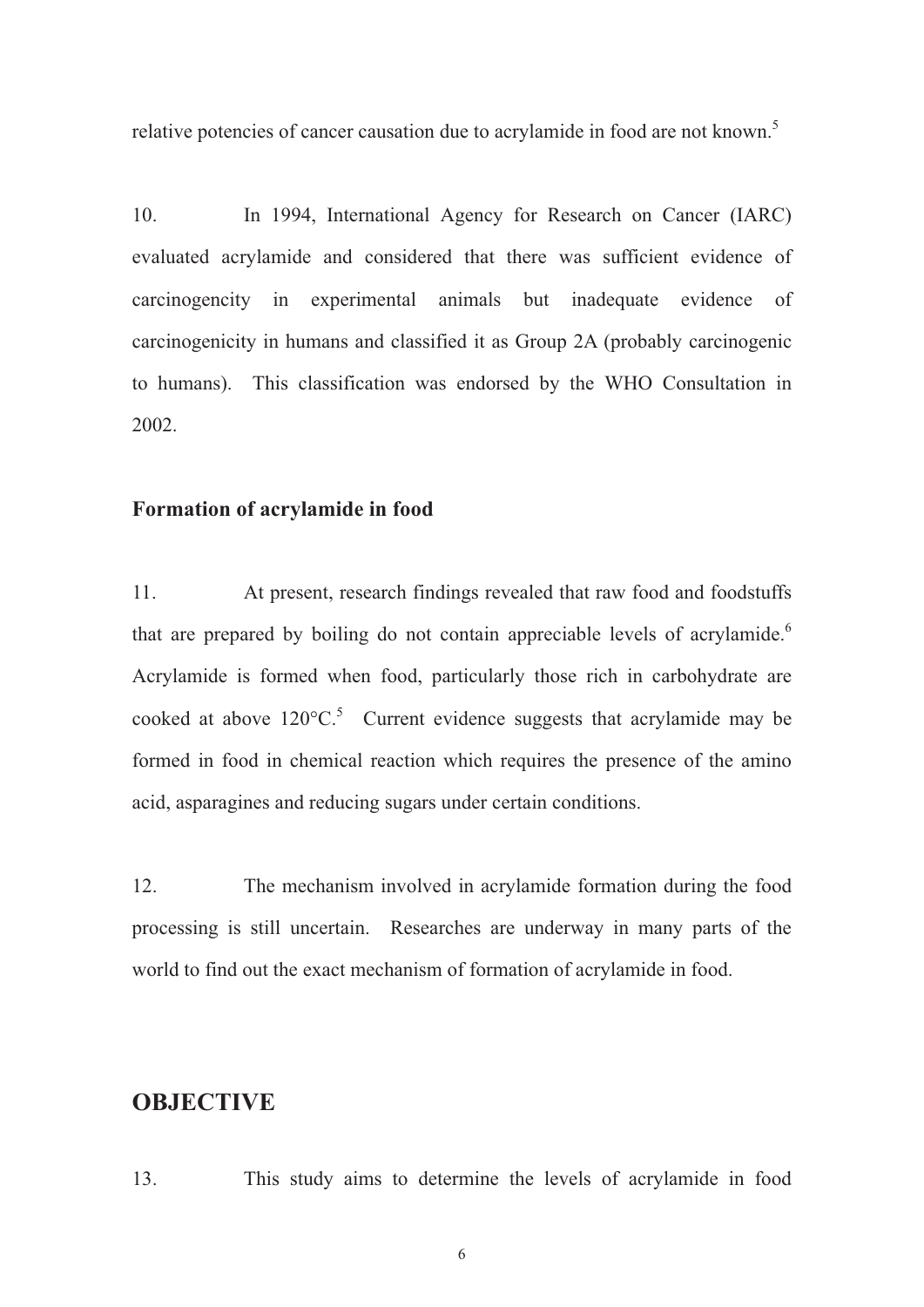available in local market.

### **METHODS**

### **Sampling**

14. For the purpose of this study, a wide range of carbohydrate-rich food was taken for acrylamide analysis. These food were subjected to high-temperature cooking, principally  $>120^{\circ}$ C such as grilling, roasting, baking, barbecuing, frying and deep-frying. Asian style foods such as Chinese, Japanese, Indian, Indonesian, Malaysian, Thai, Vietnamese style, as well as some Western foods were included. They might be in a form of ready-to-eat, mixed dishes and pre-packaged. Food samples were collected from various restaurants, supermarkets, bakeries and other retail outlets.

15. The popularity and availability of the food / products formed the major selection criteria. Mixed dishes were mainly in a form of "composite sample". Samples collected randomly from three to four sources were mixed and homogenized, otherwise, food samples were analysed individually. The food groups are shown in Annex I.

### **Laboratory analysis**

16. Laboratory analyses were conducted by the Food Research Laboratory (FRL) of the FEHD.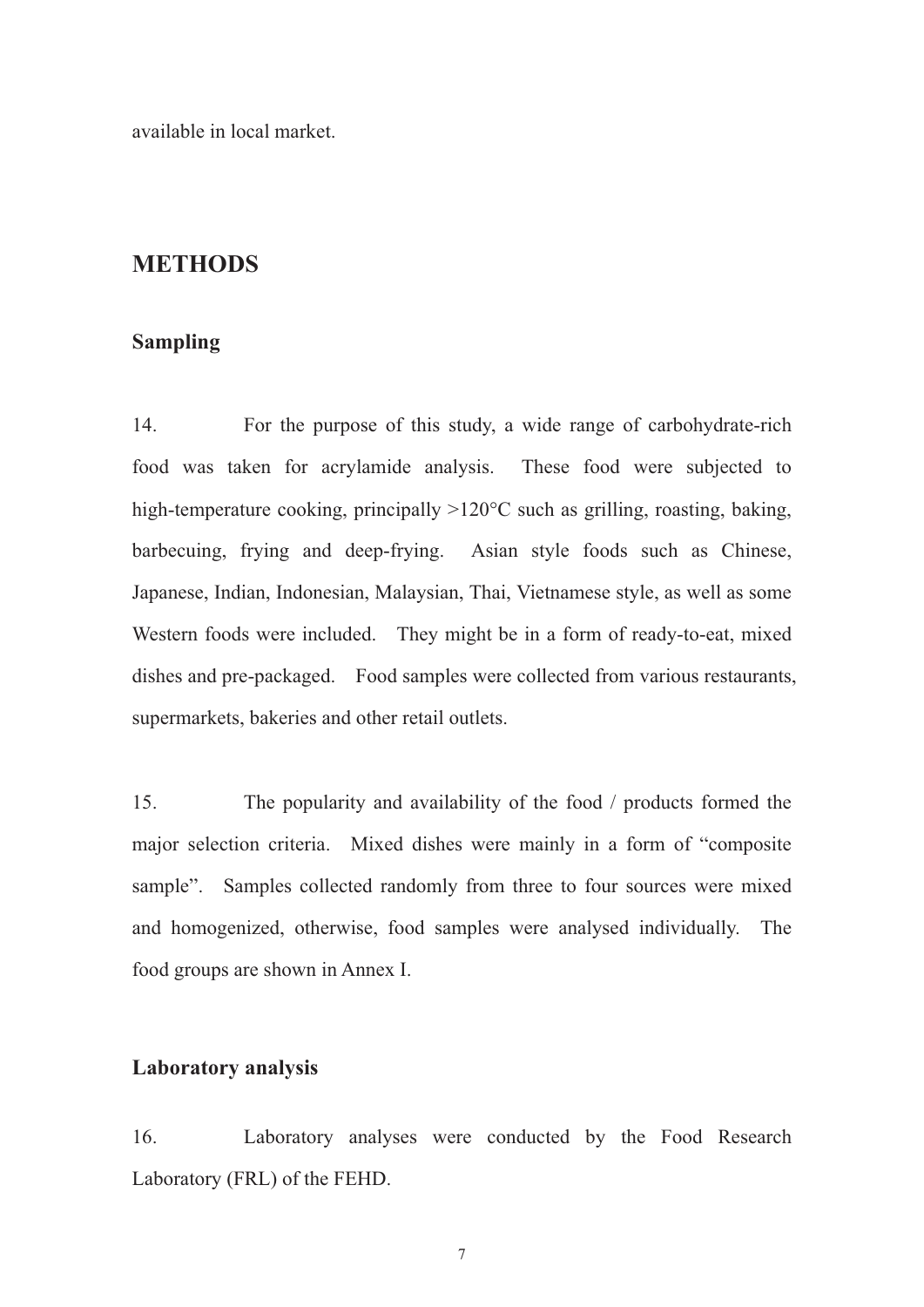17. The edible portion of the food sample was homogenized and an appropriate test portion  $(1-4 \, g)$  was taken. The acrylamide in the test portion was extracted by water and then, cleaned up by solid phase extraction, and subsequently determined by Liquid Chromatograph-Tandem Mass Spectrometry  $(LC-MS/MS)$  technique. Acrylamide-1,2,3- $C^{13}$  was used as an internal reference (surrogate) for the analysis. The test method was validated by single-laboratory validation. The limit of detection and the limit of quantification were 3µg/kg and 10µg/kg respectively.

# **RESULTS AND DISCUSSION**

18. Some 450 food samples were collected and sent to the FRL for acrylamide analysis. A total of 156 analyses had been conducted. The results are listed in Annex II.

19. On the whole, high-temperature treated carbohydrate-rich foods contained acrylamide. The levels of acrylamide in the more commonly consumed Asian style food items in the food groups rice and rice product dishes, noodles, bakery products and batter-based products were low and generally less than 60 -g/kg, except for deep-fried sizzling rice (guo-ba) and Japanese fried noodle (teppan-yaki soba) with levels up to  $67 \mu g/kg$  and  $84 \mu g/kg$  respectively. Similar levels were found in most of the food items in the Asian delicacies food group, which included Chinese dim sum and other deep-fried products. Higher levels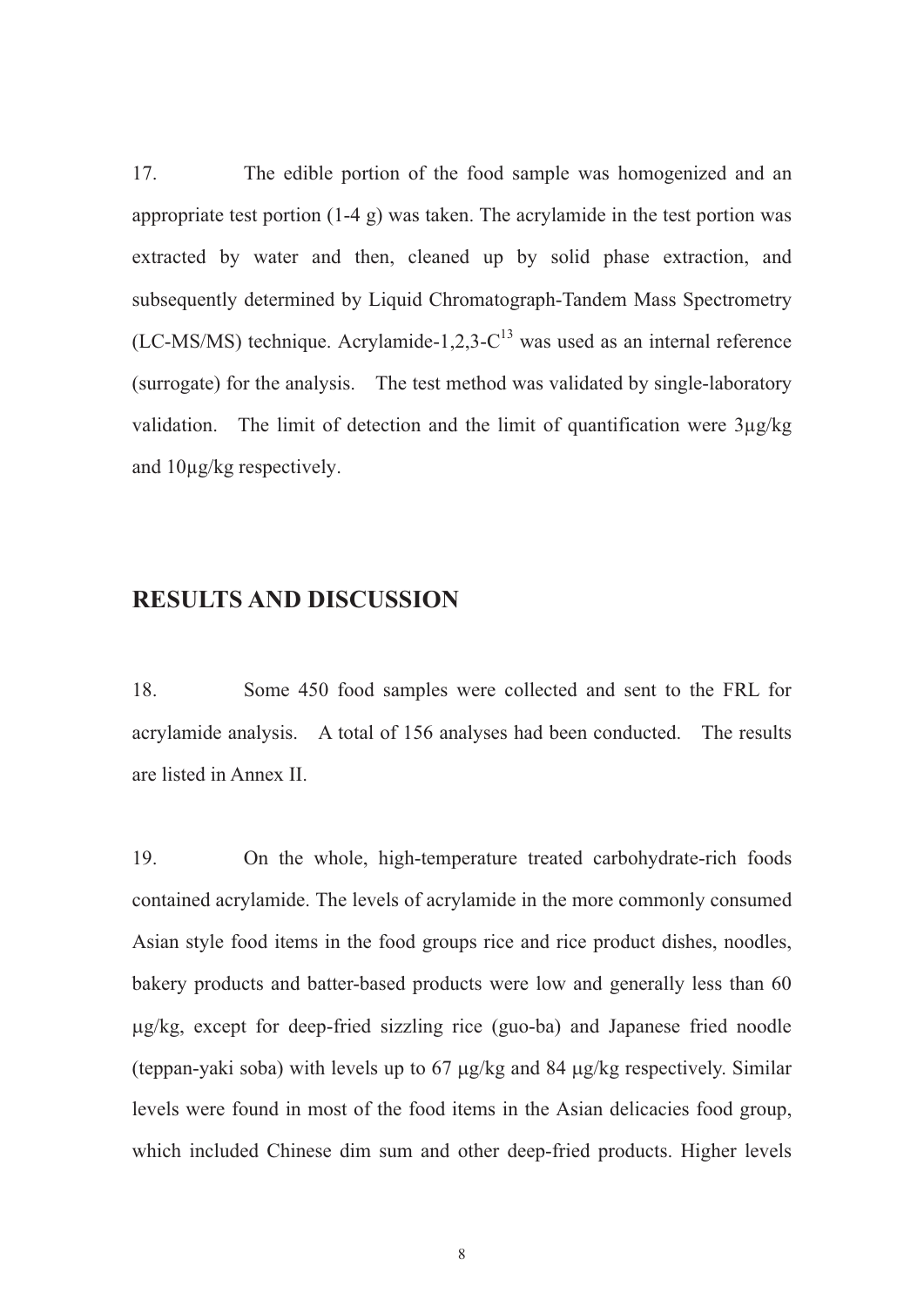were detected in deep-fried taro meat dumpling at 190 µg/kg and Chinese fried fritters with range 95 to 170 µg/kg. On the other hand, staple food of steamed rice, soup noodles and congee were not found to contain appreciable amount of acrylamide.

20. Higher acrylamide levels up to above  $1000 \mu g/kg$  were found in the two food groups biscuit related products and crisps. The ranges of acrylamide content in some of the subgroups were quite wide, probably due to the variation in food processing conditions. The highest levels were found in potato crisps with range 1500 to 1700  $\mu$ g/kg. Apart from banana crisp (770  $\mu$ g/kg) and taro crisp (320 µg/kg), the acrylamide levels in other fruit/vegetable-based crisps were quite low, ranging from less than  $3$  to  $86 \mu g/kg$ . The acrylamide levels in rye flour-based crisps (440 µg/kg) were considerably lower than those in the potato ones, followed by corn-based  $(65$  to  $230 \mu g/kg)$  and wheat flour-based crisps (61 to 200  $\mu$ g/kg), and then rice flour-based crisps (17 to 42  $\mu$ g/kg). The products in these two food groups are crispy with low moisture content. Moreover, the crisps are in thin slice forms with large specific surface area. As the amount of acrylamide was measured per unit weight of food and the acrylamide would be formed mainly on the food surface during heating, these two factors of low moisture content and large specific surface area would contribute to the generally higher acrylamide level.

21. In general, the acrylamide level in processed meat and seafood products was very low, less than 3 µg/kg. The exception was grilled fish slice in Indonesian style with acrylamide at a level of 93 µg/kg. This might require further investigation as to the ingredients and processing conditions of the food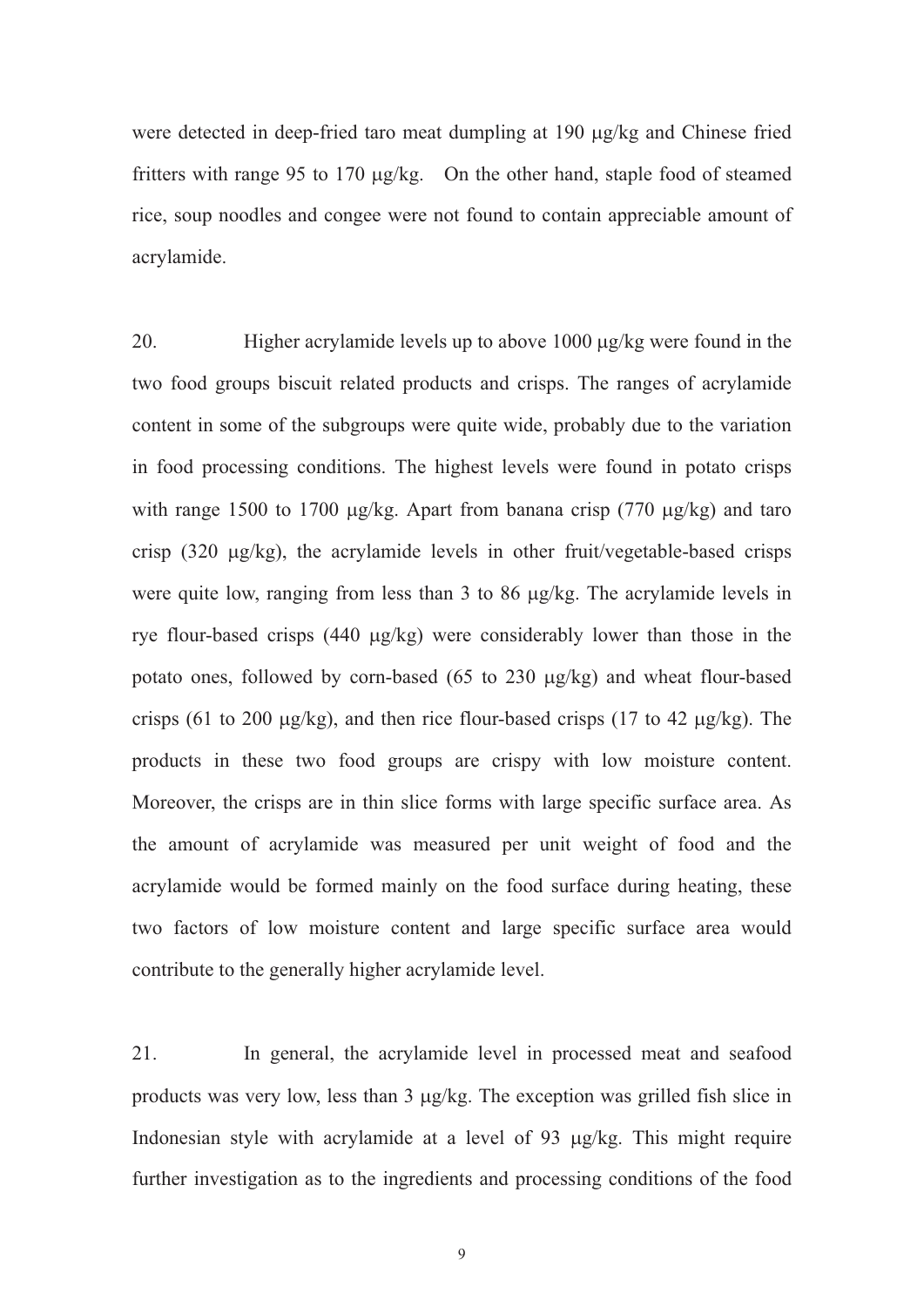product.

22. The results for potato crisps, corn crisps, potato chips and batter-based products were within the ranges reported by some European countries and the USA in the FAO/WHO consultation meeting in June 2002.<sup>5</sup> For the case of Asian foods, the results for spring roll, rice cracker and battered fried vegetables (tempura) were comparable to those reported elsewhere.<sup>7</sup>

#### **Estimation of dietary exposure**

23. Dietary exposure to acrylamide in the local population was estimated by combining the results of the present study and data from the Hong Kong Adult Dietary Survey 1995<sup>8</sup> and the Food Consumption Survey in Secondary School Student 2000<sup>9</sup>. The result revealed that dietary exposure to acrylamide of an average citizen in Hong Kong is about 0.3 µg/kg body weight /day while that for an average secondary school student is about 0.4 µg/kg body weight /day. Both of them fell within the lower end of the range of dietary intake of acrylamide in the western diet (i.e. 0.3 to 0.8 µg/kg body weight /day) as estimated by the WHO at the expert consultation meeting in June 2002.

# **CONCLUSIONS AND RECOMMENDATIONS**

24. Acrylamide was found present in heated carbohydrate-rich foods such as those prepared by grilling, roasting, baking, frying and deep-frying. The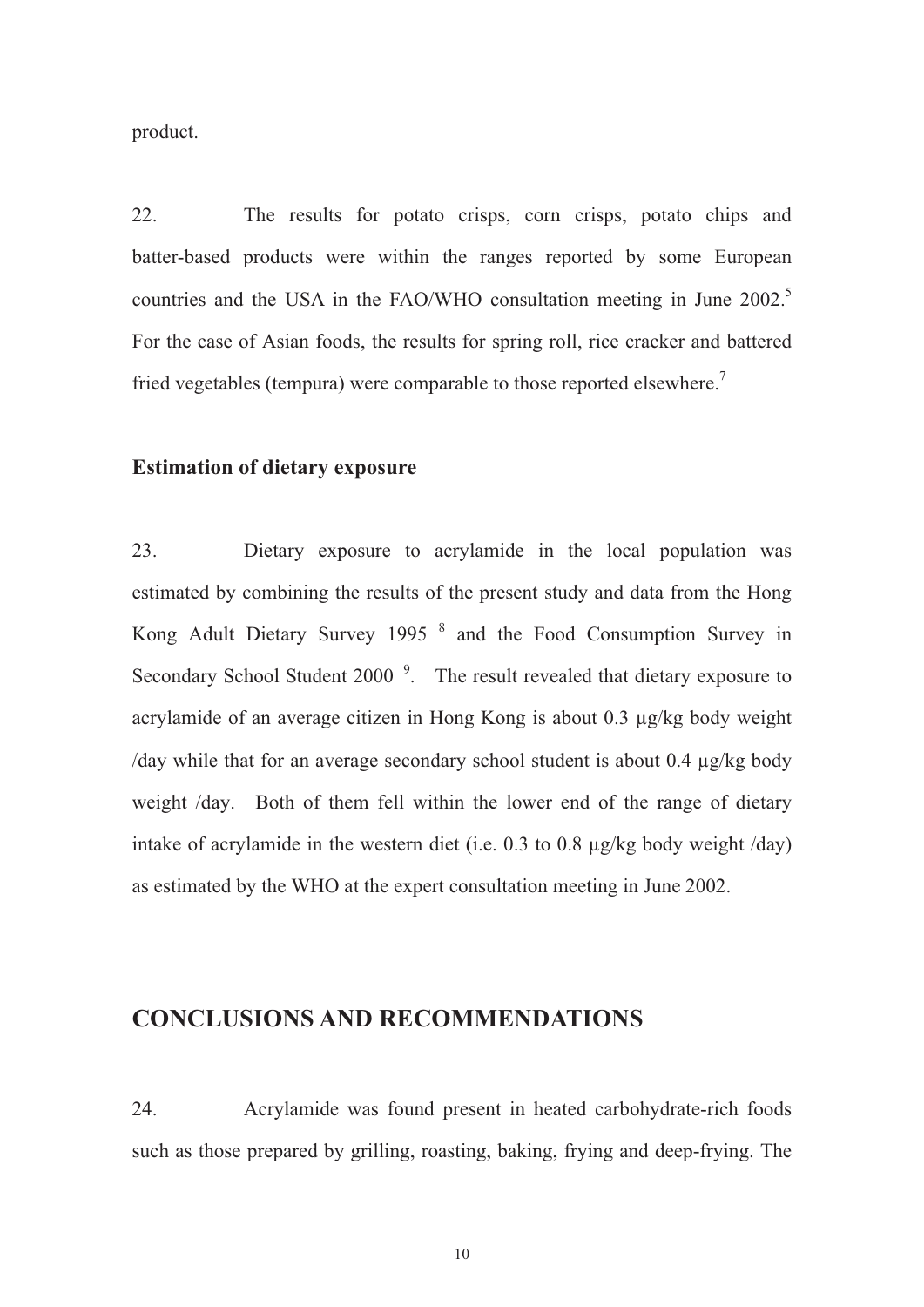levels varied according to the food material and processing conditions. The study on Asian indigenous foods available in Hong Kong showed that the levels of acrylamide in the commonly consumed foods such as rice, noodles, bakery and batter-based products were in general low, while higher levels were present in snack foods such as biscuits, chips and crisps. Local staple foods of steamed rice, soup noodles and congee were not found to contain appreciable amount of acrylamide. Dietary exposure to acrylamide in the local population is on the low side when compared with dietary intake of acrylamide in the western diet.

25. At present, the data on acrylamide are not sufficient to warrant changes in basic dietary advice on healthy eating, i.e., have a balanced and varied diet, eat more fruits and vegetables, and should moderate consumption of fried and fatty foods.

26. To minimize the risk of acrylamide in food, food should not be cooked excessively, i.e. for too long or at too high temperature. However, all food particularly meat and meat products should be cooked thoroughly to destroy foodborne pathogens.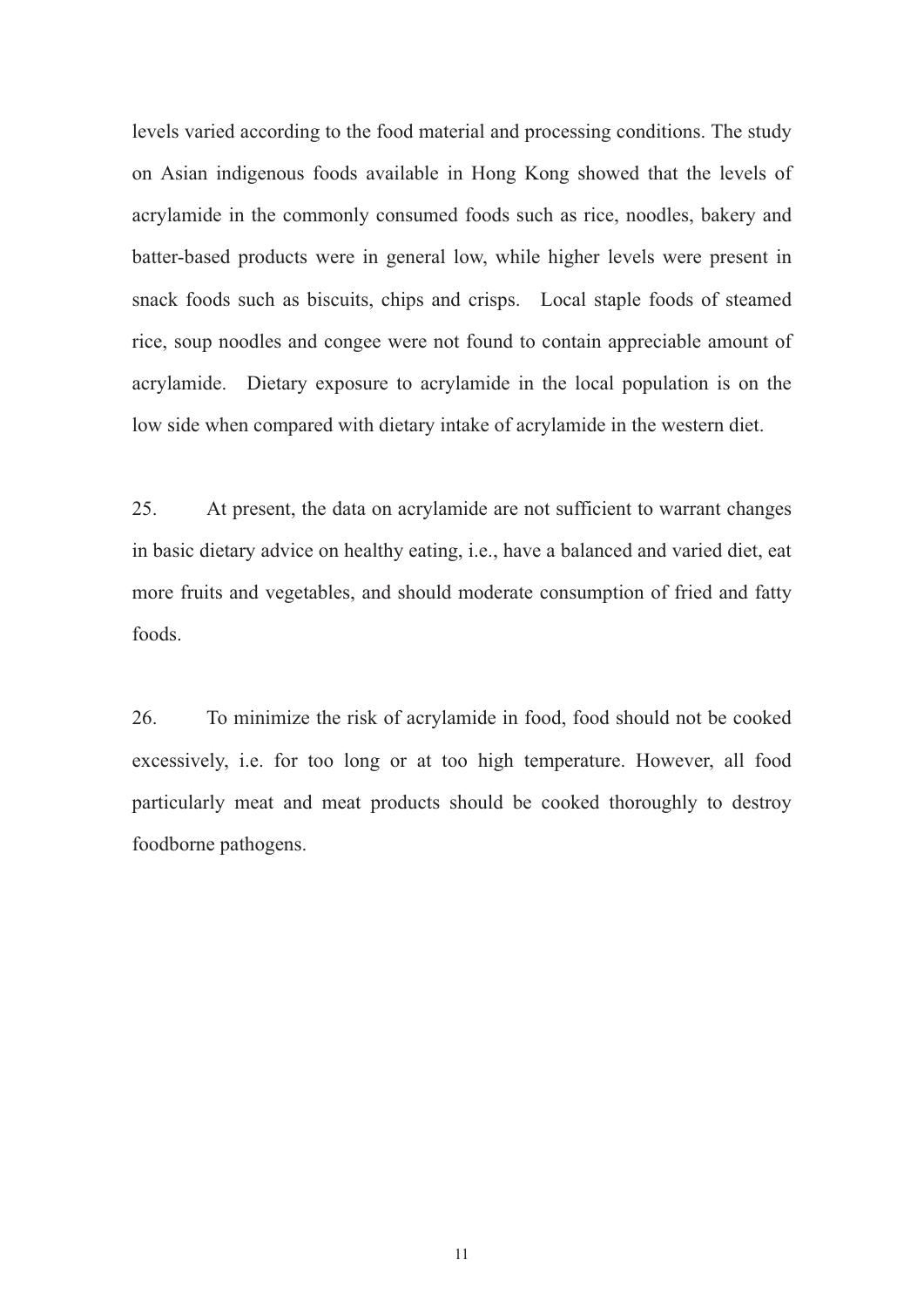# **REFERENCES**

- 1 The Commission of European Union. The International Chemical Safety Cards: Acrylamide - ICSC: 0091. 2000 Apr. [cited 2002 Nov 20]. Available from : URL: http://www.inchem.org/documents/icsc/icsc/eics0091.htm
- 2 WHO. Guidelines for drinking-water quality. 2nd ed. Geneva: WHO: 1993.
- 3 WHO. Acrylamide. Health and Safety Guide No. 45 Geneva: WHO; 1991. [cited 2002 Nov 20]. Available from: URL: http://www.inchem.org/documents/hsg/hsg/hsg045.htm
- 4 European Commission. Risk Assessment of Acrylamide. 2000 Oct. [cited 2002 Nov 20]. Available from: URL:http://ecb.jrc.it/Documents/Existing-Chemicals/RISK\_ASSESSMENT/ DRAFT/R011\_0010env\_hh.pdf
- 5 WHO. Health Implications of Acrylamide in Food: Report of a joint FAO/WHO consultation, WHO Headquarters, Geneva, Switerland, 25-27 June 2002. Geneva: WHO; 2002.
- 6 European Commission. Opinion of the Scientific Committee on Food on new findings regarding the presence of acrylamide in food. Belgium: European Commission; 2002 [cited 2002 Nov 20]. Available from: URL: http://europa.eu.int/comm/food/fs/sc/scf/out131\_en.pdf
- 7 Ono H, Chuda Y, Ohnishi-kameyama M, Yada H, Ishizaka M, Kobayashi H, et al. Analysis of acrylamide by LC-MS/MS and GC-MS in processed Japanese foods. Food Additives and Contaminants 2003; 20:215 – 20.
- 8 Leung S, Ho S, Woo J, Lam TH, Janus ED. Hong Kong Adult Dietary Sruvey 1995. Hong Kong: Chinese University of Hong Kong and University of Hong Kong; 1995.
- 9 FEHD. Food Consumption Survey 2000. Hong Kong: FEHD; 2001.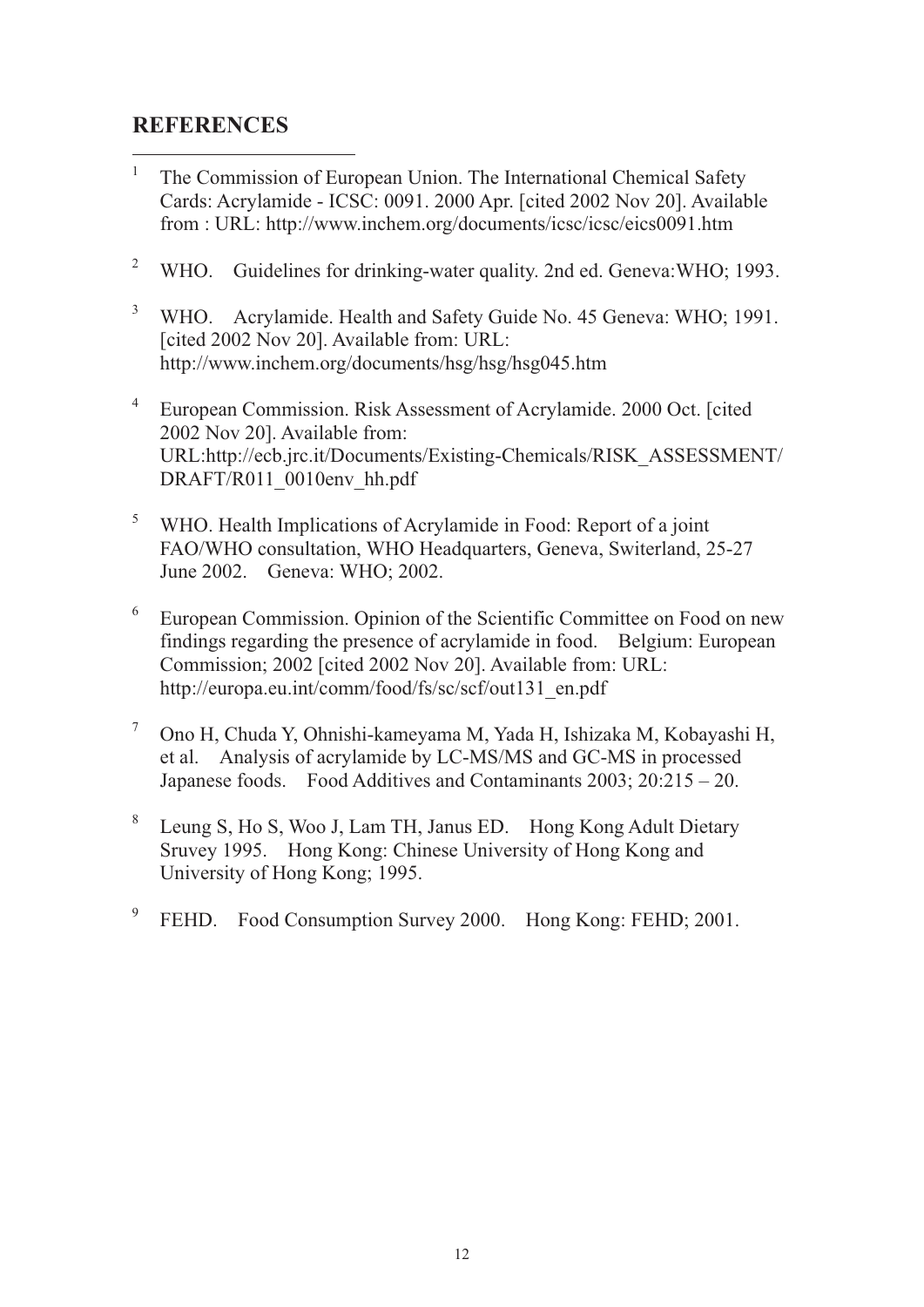# **Food Groups for acrylamide analysis**

| <b>Food Group</b>                                             | <b>Characteristics</b>                                                                                                                                  | Sub-group                               |                                                                                                                                                                                          |  |  |  |
|---------------------------------------------------------------|---------------------------------------------------------------------------------------------------------------------------------------------------------|-----------------------------------------|------------------------------------------------------------------------------------------------------------------------------------------------------------------------------------------|--|--|--|
| Rice                                                          | Refers to pre-cooked rice (except<br>steamed/boiled rice) that undergoes<br>stir-frying, pan-frying, deep-frying,<br>grilling, baking.                  |                                         | Fried rice/baked rice/deep-fried rice/ grilled rice/ steamed rice/ boiled rice                                                                                                           |  |  |  |
| Noodles                                                       | Refers to pre-boiled noodles/pasta<br>(except boiled soup noodles) that<br>undergoes stir-frying,<br>pan-frying,                                        | Wheat based                             | Fried noodles/ Instant noodles/ cup noodles/ fried spaghetti//baked<br>spaghetti/ boiled noodles                                                                                         |  |  |  |
|                                                               | deep-frying.                                                                                                                                            | Rice based                              | Fried rice noodles/ Fried flattened noodles                                                                                                                                              |  |  |  |
| Oriental<br>delicacies                                        | Refers to some Chinese dumplings,<br>wraps, roll stuffed with meat, that<br>undergoes pan-frying, deep-frying.                                          | Wheat-based<br>Taro-based<br>Rice-based | Deep fried dumpling/ fried dumpling/ deep-fried roll<br>Deep fried dumpling<br>Deep-fried rice roll/fried turnip cake                                                                    |  |  |  |
|                                                               | Refers to wheat-flour dough that<br>undergoes deep-frying.<br>No stuffing<br>is required.                                                               | Yau-hei (油器)                            | Yau-hei (Deep-fried dough without stuffing)                                                                                                                                              |  |  |  |
| <b>Bread</b>                                                  | to a fermented/leavened<br>Refers<br>undergoes<br>baking,<br>dough that<br>toasting,<br>pan-frying,<br>deep-frying,<br>steaming.                        |                                         | Soft bread/ toast (medium) / fried bun/ deep-fried bun/ steamed bun                                                                                                                      |  |  |  |
| Confectionery                                                 | Refers to dough (but not bread) that<br>undergoes baking.                                                                                               |                                         | Cake<br>Tart<br>Pastry                                                                                                                                                                   |  |  |  |
| <b>Biscuits</b>                                               | dough<br>that<br>Refers to shaped                                                                                                                       | Rice flour based                        | Rice cracker                                                                                                                                                                             |  |  |  |
|                                                               | undergoes baking.                                                                                                                                       | Wheat flour based                       | Cracker (e.g soda, cream cracker)/ Biscuit (e.g wafer, cookie, digestive,<br>shortbread)                                                                                                 |  |  |  |
|                                                               |                                                                                                                                                         | Rye flour based                         | Crispbread                                                                                                                                                                               |  |  |  |
| Crisps                                                        | Refers to either sliced whole potato,<br>shaped flour-based cereal /fruit/<br>vegetable that undergoes baking,<br>deep-frying, roasting, freeze drying. | Cereal based                            | Potato crisps/ corn crisps/ wheat crisps/ rice crisps/ rye crisps/ mix of<br>potato/corn/wheat crisps/ starch crisps<br>Fruit crisps (e.g jackfruit crisps, apple crisps, banana crisps) |  |  |  |
| Potatoes                                                      | Refers to potato undergoes either<br>deep-frying or baking.                                                                                             |                                         | Deep-fried potato/roasted potato                                                                                                                                                         |  |  |  |
| Vegetables<br>(other than                                     | Refers to starchy vegetable/fruit that<br>undergoes roasting, battered                                                                                  | Vegetable                               | Roasted yam/ roasted chestnut/ tempura (battered-fried vegetables) Taro<br>crisps/ green pea                                                                                             |  |  |  |
| potato) and<br>fruits                                         | deep-frying, deep-frying.                                                                                                                               | Fruit                                   | Jackfruit crisps/ banana crisps/ apple crisps                                                                                                                                            |  |  |  |
|                                                               | Refers to fresh starchy vegetable/<br>fruit.                                                                                                            | Vegetable / Fruit                       | Fresh taro/ banana/ jackfruit                                                                                                                                                            |  |  |  |
| <b>Breakfast</b>                                              | Refers to pre-packed processed                                                                                                                          | Corn based                              | Cornflakes                                                                                                                                                                               |  |  |  |
| Cereals<br>Products                                           | cereal products that often serve in<br>breakfast.                                                                                                       | Oat based                               | Instant oat meals                                                                                                                                                                        |  |  |  |
|                                                               |                                                                                                                                                         | Mix of wheat/ rice                      | Instant cereal drink                                                                                                                                                                     |  |  |  |
| seafood<br>products                                           | Meat, fish and Refers to meat/processed meat<br>products that undergo deep-frying,<br>grilling.                                                         | Meat                                    | Crumbled-fried pork chop/ barbecued pork jerky/ deep fried sausage                                                                                                                       |  |  |  |
|                                                               | Refers to processed fish and seafood<br>products that undergo deep-frying,<br>grilling.                                                                 | Processed fish and<br>Seafood           | Deep-fried fish ball/ grilled fish slice<br>Deep-fried shrimp/ Battered-fried octopus/deep-fried shrimp cake                                                                             |  |  |  |
| Batter-based<br>Products                                      | Refers to batter that undergoes<br>pan-frying.<br>Refers to batter that undergoes<br>grilling, toasting.                                                |                                         | Pancake/ grilled egg roll/ waffle/ egg custards                                                                                                                                          |  |  |  |
|                                                               | <b>Miscellaneous</b>                                                                                                                                    |                                         |                                                                                                                                                                                          |  |  |  |
| Pizza<br>Black Coffee, ready to drink<br>Instant Chinese Soup |                                                                                                                                                         |                                         |                                                                                                                                                                                          |  |  |  |